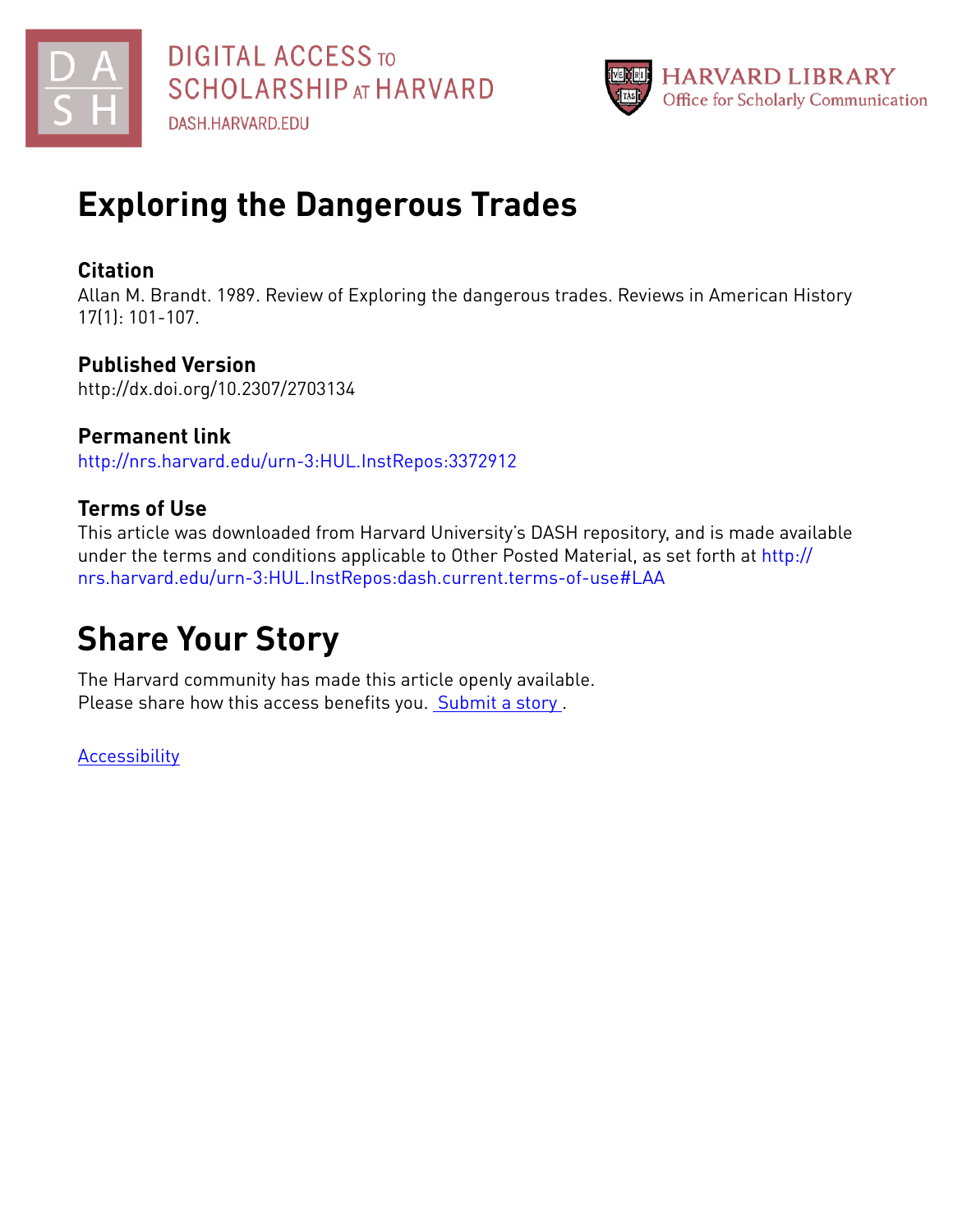## **EXPLORING THE DANGEROUS TRADES**

### **Allan M. Brandt**

**Martin Cherniack. The Hawk's Nest Incident: America's Worst Industrial Disaster. New Haven, Conn.: Yale University Press, 1986. x + 194. Appendix, notes, and index. \$19.95.** 

David Rosner and Gerald Markowitz, eds. Dying for Work: Workers' Safety and **Health in Twentieth-Century America. Bloomington: Indiana University Press, 1987. xx + 234. Notes, tables, selected bibliography, and index. \$35.00.** 

**In 1943, noted industrial health expert, Dr. Alice Hamilton, published a memoir, Exploring the Dangerous Trades. Hamilton had spent her professional career fearlessly documenting the nature of dangerous industrial chemicals and toxins, working tirelessly to have them removed from the workplace. A founder of the field of industrial hygiene, Hamilton recognized the serious toll taken on health by working conditions in factories and mines.1** 

**Martin Cherniack's The Hawk's Nest Incident, and David Rosner and Gerald**  Markowitz's Dying for Work seek to explore the history of the dangerous trades **in modern America. Both suggest that health and disease are critical markers for understanding the nature of work. The "new" labor history of the 1960s and 1970s sought to move beyond traditional historical accounts of trade unionism to reflect the sociocultural "world of the worker." Nevertheless, few works in this genre explicitly directed attention to the considerable dangers of work which laborers endured. Moreover, few studies attempted to describe precisely the toll in disease and debility taken by industrial labor. These two fine books break new ground in historical attempts to understand the relationship of class, work, and disease. Although many historians have focused attention on fights concerning hours and wages, these accounts direct attention to the debates about working conditions and safety. In this respect, these books take on a critical yet relatively unexplored dimension of labor history, as well as the history of public policy and medicine.** 

**Martin Cherniack's account of the industrial disaster at Gauley Bridge, West Virginia in 1930 is thoroughly researched and closely rendered. Cherniack's narrative is a model of prospective expose. Although the story of the**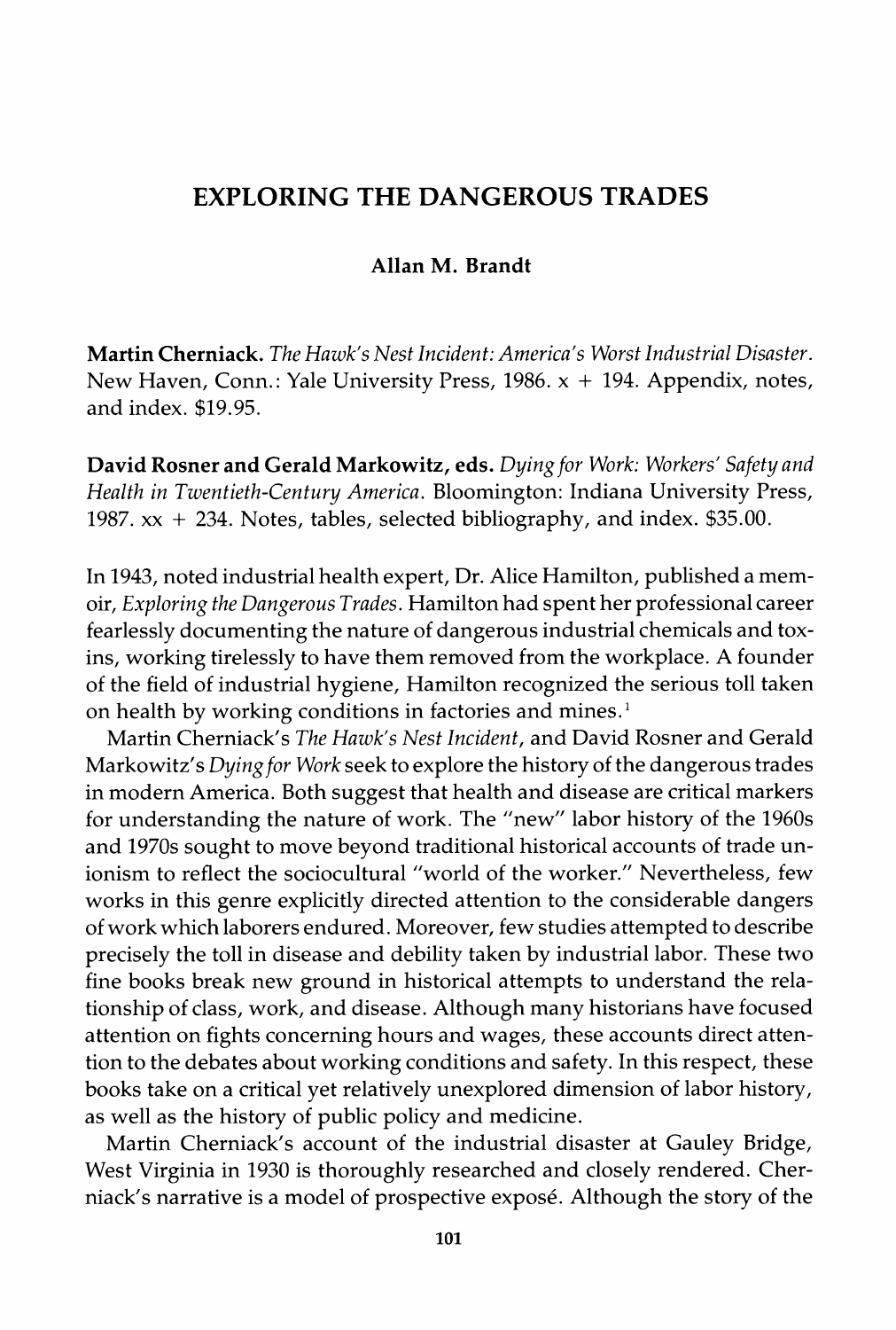**tragedy at Gauley Bridge has been told before, Cherniack's is the definitive account.** 

**The New Kanawha Power company, a subsidiary of Union Carbide, drilled the Hawk's Nest Tunnel in 1930 and 1931 to divert the New River to provide hydroelectric power for a steel alloy production plant. At the time, the thirtyfoot wide, three-mile long tunnel was widely noted as a miracle of modern engineering-the ability to move mountains in the name of progress. What was not immediately recognized, however, was the tragic toll that the project had exacted in human lives and health.** 

**In order to conduct the project, Union Carbide built camps for workers and sought to attract itinerent laborers to Gauley Bridge. They provided room and board to workers for one-half of their weekly salaries. An estimated 2,000 men worked ten-hour shifts, six days per week. Given the nature of the work, there was frequent turnover of workers. At any time, 500 men were underground, with 35 at the drilling face. Blacks and whites were segregated; blacks did the more dangerous work. Working conditions in the tunnel posed great risk for the workers. Ventilation was poor and gas fumes filled the site. Dust made visibility difficult. The lack of oxygen in the tunnel forced workers to inhale more deeply, taking the inorganic dusts, especially silica, deep into their lungs.** 

**By the time the tunnel was dug in the early 1930s, the disease silicosis was already widely recognized among miners and experts in occupational disease. When silica dust is inhaled into the lungs it creates pathological changes that result in loss of pulmonary function, permanent disability, and sometimes, death. During and after the drilling of the tunnel, reports of disease among those itinerant laborers who did the work began to circulate; according to some reports, many had died. Because many of the men had left the area after becoming sick or after the completion of the work, the story of their demise was difficult to substantiate. Rumors circulated in nearby towns, but it was impossible to verify the stories of mass burials. Finally, in 1936, spurred by press accounts of the disaster, Congress convened hearings to investigate what had happened at Gauley Bridge.** 

**Members of the congressional committee soon learned that when men working on the tunnel manifested symptoms of sickness, they were forced from the worksite. As one witness told the congressional investigation, "I have seen the sheriff and his men run the workers off their places when they were sick and weak, so weak that they could hardly walk" (p. 95). Senator Rush D. Holt of West Virginia, after hearing testimony, concluded, "This is the most barbaric example of industrial construction that has ever happened in this world. The company well knew what it was going to do to those men. They brought up those transients, especially from the South, and treated**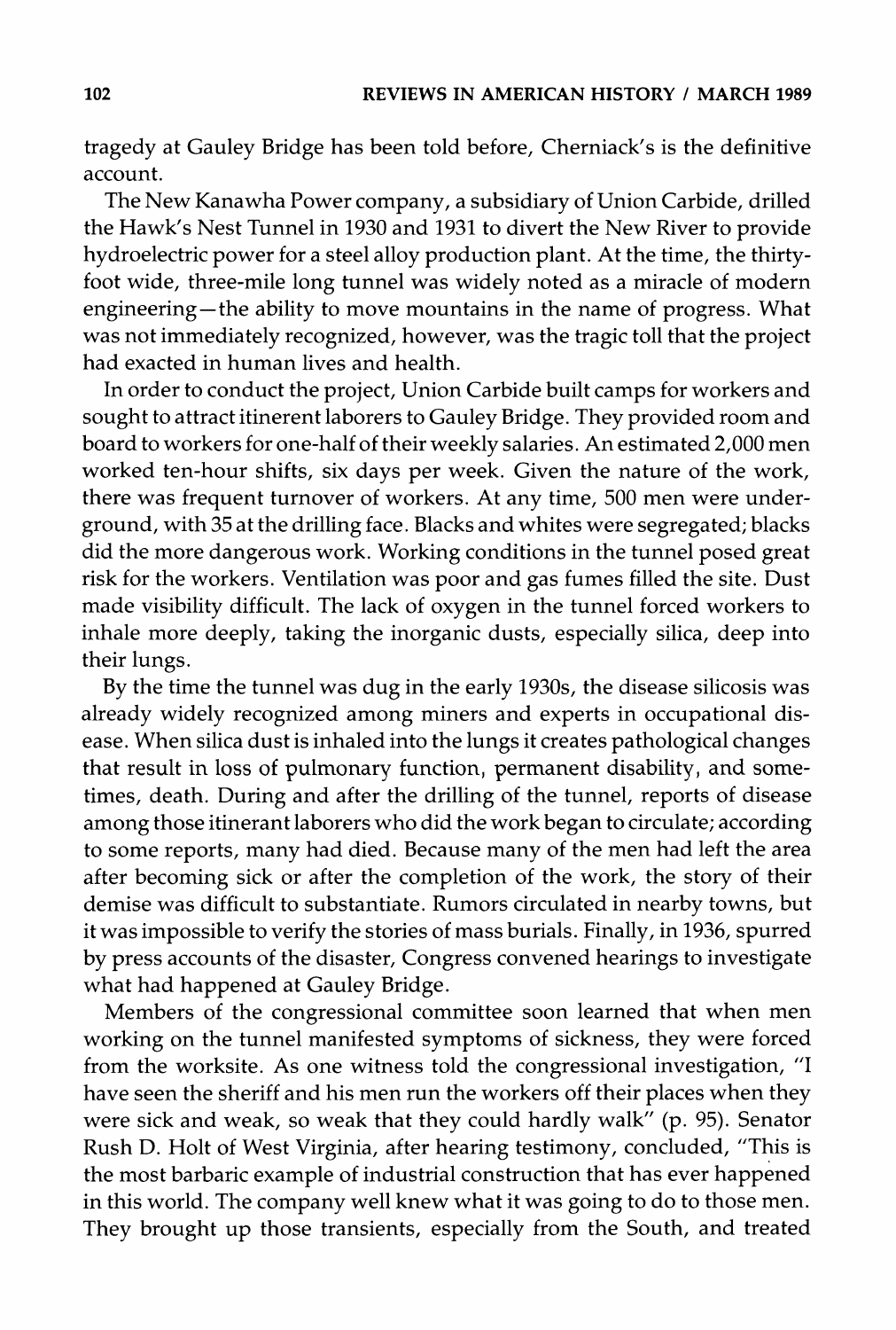### **BRANDT** / Exploring the Dangerous Trades 103

**them worse than dumb animals" (p. 78). Union Carbide officials, however, consistently denied that conditions in the tunnel had contributed to disease and death. "I never saw dust, or at least not enough to say it was dusty," reported the chief engineer at the site. Company officials argued that the risk of silicosis could not have been anticipated.** 

**Cherniack effectively refutes this view, presenting powerful evidence that the dangers of silicosis were widely recognized in the mining industry prior to the Hawk's Nest project. He concludes that the company's claim that it was unaware of the risks in the mine must be considered duplicitous. First, the company was fully aware of the high silica content of the mountain; they used the silica which they removed. Second, silicosis was already widely recognized by the 1930s; further, it was known that adequate ventilation and moisture at the drill site could reduce dangerous dust. Finally, Cherniack provides evidence that Union Carbide provided its own engineering staff at the site with respirators.** 

**Given the nature of the story that Cherniack tells, it would be easy to lapse into hyperbole and outrage. Yet Cherniack's deliberate and careful account makes it all the more persuasive. Particularly impressive is the range of sources and methods that have been engaged in constructing a narrative of the events at Gauley Bridge. He demonstrates sensitivity to regional culture, uses oral history effectively, as well as employs quantitative epidemiologic techniques.** 

**Since the time of the disaster there has been considerable debate about its extent. Union Carbide minimized the problem, while press reports varied. In an extensive appendix, Cherniack uses epidemiologic techniques to estimate the actual toll in lives taken to build Hawk's Nest. He argues that it is likely that more than 700 men died as a direct result of their work in the tunnel. This is an important exercise for two reasons. First, it provides a powerful reminder of the extent of the tragedy, the human costs of what might merely seem in retrospect a technological achievement. Second, from a historical viewpoint it suggests the range of social science and quantitative techniques that may be employed to bring greater clarity to the historical record. In short, it provides a more complete understanding of the material reality of dangerous work.** 

**If Cherniack's book boldly raises the specter of disregard for workers' health, Rosner and Markowitz's collection of essays offers a fuller context for the consideration of health and disease within labor history. While Cherniack's study focuses on the epidemiological impact of a specific industrial tragedy, the Rosner and Markowitz volume provides considerable background into the political and social history of the debates about occupational safety and risk. These essays center on the complex process of recognizing and**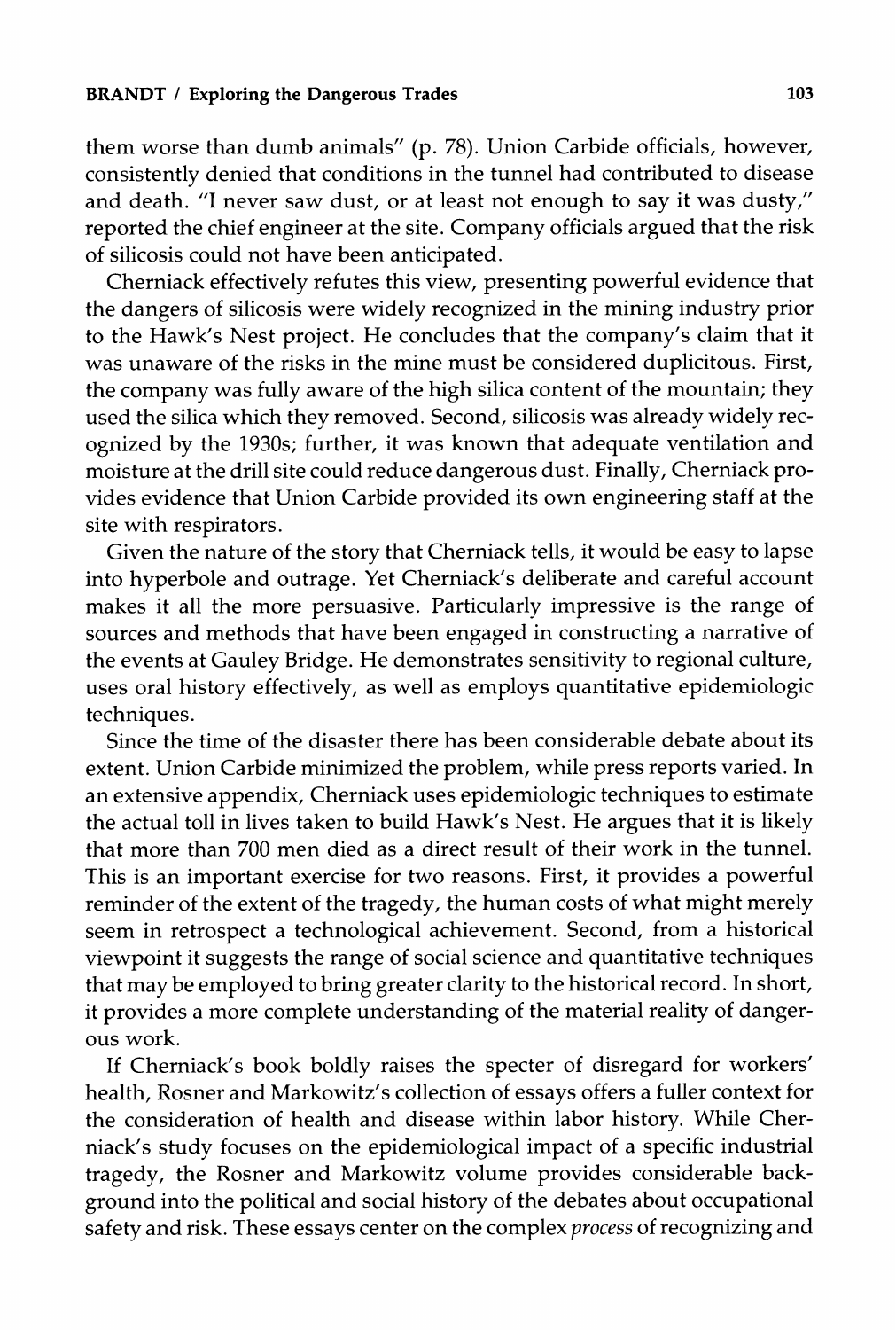**regulating workplace risks, as well as the political economy of conflicts regarding the dangers of work.** 

**With the intensive industrialization of the late nineteenth century, work acquired new dangers. As the Hawk's Nest disaster makes clear, among the most dangerous worksites were, of course, the mines. Accidents and injuries were common. As Alan Derickson demonstrates in his essay on the Coeur d'Alene Union Hospitals, workers expressed serious concerns about health and organized to provide members with health benefits as early as the late nineteenth century. The hospitals that the Union built provided a range of services to injured and sick members. A series of mining disasters in the late nineteenth century did prompt legislation for mine safety. But well into the twentieth century, as the disaster at Gauley Bridge would indicate, such requirements failed to adequately protect workers from disability and death.** 

**In the years before the introduction of workmen's compensation, business responded to growing public concerns about industrial hazards through programs to assist injured workers. Accident relief funds, jointly financed by workers and employers, provided some assistance, but as Robert Asher shows, these paternalistic programs often foundered on the conflict between attempts to make work safer while simultaneously seeking greater productivity at lower costs. Relief associations sought to deflect union activity, as well as control liability.** 

**By the first years of the twentieth century, the impact of industrial accidents had created a compensation crisis. Increasingly workers who suffered serious injuries on the job found restitution through litigation. As Anthony Bale explains in an insightful essay on compensation, workers and attorneys "raised the value of the legal right of action for workplace injuries" (p. 40). Liability insurance rates rose, generating a crisis for employers. According to Bale, at stake in the crisis was the very nature and meaning of the term "accident." Fundamental questions regarding responsibility and accountability for untoward events were at the center of the debates regarding compensation. Who was responsible? Who should bear the cost of injury? What would be the process by which accountability would be evaluated. As Bale explains, industrial accidents produced a series of "claims" which would then be negotiated. The development of workmen's compensation laws eased the early twentieth-century crisis in litigation, but larger questions of worksite risk would persist, especially as the nature of occupational dangers changed.** 

The growing numbers of nontraumatic injuries—the risks of toxins and in**organic pollutants leading to systemic and chronic disease -changed the nature of the debates about occupational safety by the first decades of the twentieth century. Rosner and Markowitz, in a series of essays, trace the conflicts about the nature of and responsibility for health risks. As the reliability of**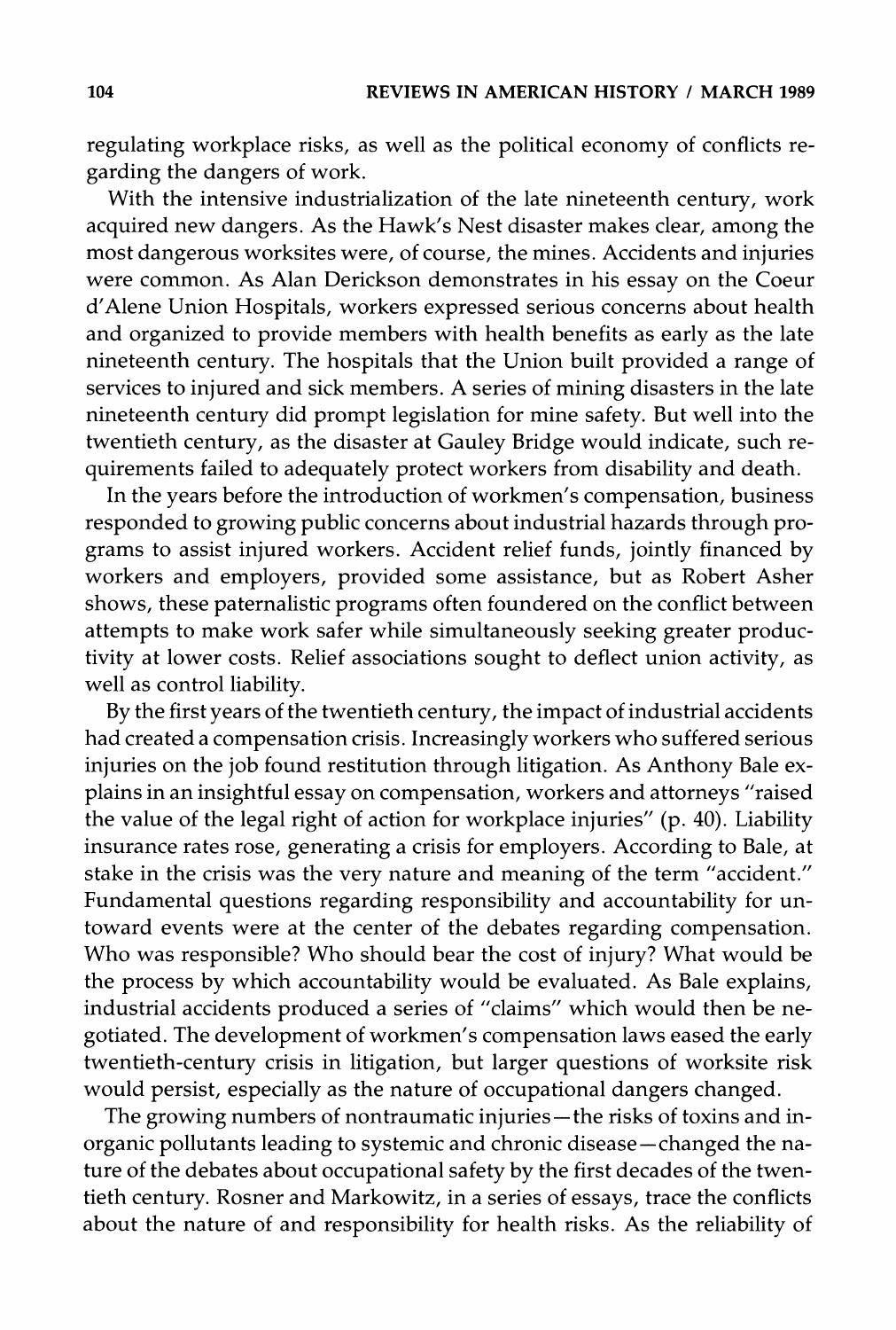#### **BRANDT** / Exploring the Dangerous Trades 105

**employers to ensure the health of their workers was increasingly called into question, there was considerable disagreement as to whether issues of occupational safety should remain the province of the unions or be subject to governmental regulation. A major labor initiative was the Worker's Health Bureau, an organization of progressive-oriented union activists who directed research into working conditions during the 1920s. The Bureau conducted a series of studies concerning chemical and dust-related diseases, centering attention on the risks of benzol, carbon dioxide, and silica dust, all important industrial hazards. Despite the impressive nature of these studies, the misgivings of the American Federation of Labor eventually led to the demise of the Bureau.** 

**By the 1930s, the federal government sought greater involvement in occupational safety, driven in part by disasters such as that at Gauley Bridge. Rosner and Markowitz outline New Deal policy, emphasizing the conflicts between the Department of Labor under Frances Perkins and the Public Health Service. This rivalry, they suggest, reflected a deep ideological divide concerning the role of the government in questions of occupational safety: Were industrial risks a labor problem or a health problem? The Public Health Service, emphasizing medical and scientific aspects of industrial hygiene, sought to cooperate with industry in research; the Department of Labor, however, recognized that workplace hazards brought labor and management into direct conflict. While the Public Health Service emphasized the medical condition of individual workers, the Department of Labor tended to look more broadly at dangers inherent in the work environment. This division continues to be reflected in contemporary approaches to occupational disease. The National Institute for Occupational Safety and Health (NIOSH), an agency of the NIH, has essential responsibility for scientific investigation of health hazards; while the Occupational Safety and Health Administration (OSHA), a division of the Labor Department, has principal responsibility for enforcing federal standards in the workplace.** 

**But as several of the essays in this volume make clear, the process by which risks would be indentified and regulated has never followed neat organizational charts. To the contrary, they have been subject to intense debate and powerful economic forces. Craig Zwerling documents the tortured route by**  which the dangers of beryllium came to be recognized in the production of **flourescent lights. He documents how the specific commitments of individual researchers shaped their scientific conclusions. Only after considerable research and debate did it become clear that beryllium could lead to acute and chronic respiratory disease, and, in some cases death.** 

**A particularly noteworthy essay by William Graebner underscores the ambiguous nature of scientific findings. Graebner shows how the gas industry**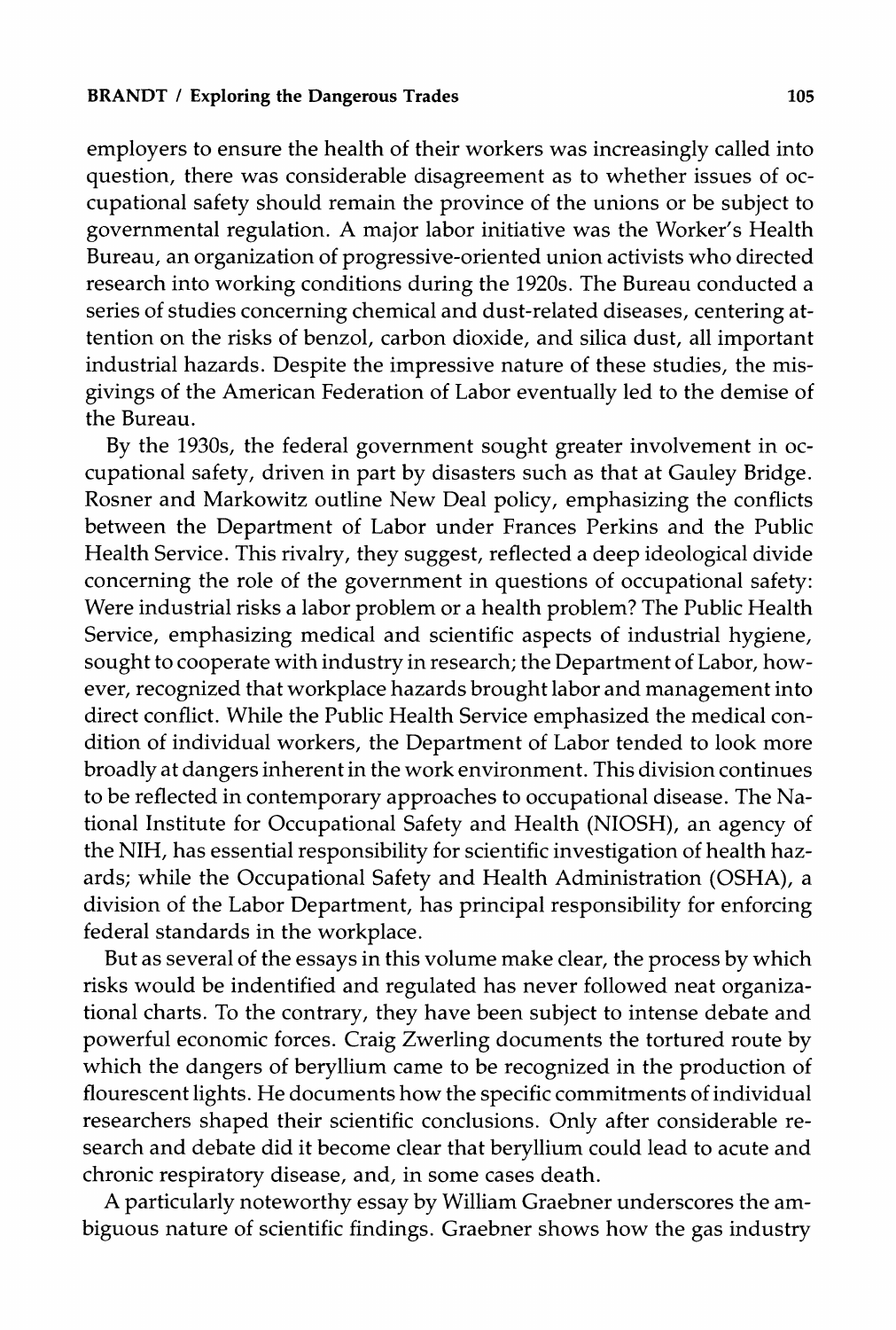**shaped the research science as well as public understanding of the dangers of leaded gas over a period of decades. In fact, it was only the recognition of the environmental risks of lead that confirmed the occupational hazards. Other essays in the collection examine a series of occupational hazards whose inadequate regulation, despite fairly widespread recognition of risk, led to considerable harm among workers; these range from the hazards of radium watch dials to brown lung among textile workers.** 

**Although the essays in this volume are disparate, and, at times, uneven, they effectively direct attention to the range of historical problems raised by industrial hazards in the workplace. Among the significant themes that emerge is the dilemma of demonstrating risk in the modern work environment. While the nature of traumatic injury and death led to legislative controls of certain high risk industries, such as mining, the recognition in the twentieth century of "slow risks," low-level but definite risks, and the difficulty of "proving" the risk of specific toxins, has greatly complicated efforts to assure occupational health and safety. Furthermore, the fundamental complexity of multiple risk factors made assessment of responsibility for harm even more difficult. Finally, the very politics of "margins of safety" revealed underlying values about the nature of class and work under industrial capital.** 

**The precise ways in which economic and political forces affected the scientific assessment of dangers reveals a more complex notion of the nature of objectivity and science than might be assumed. In this respect, Rosner and Markowitz fail to provide adequate attention to the development of epidemiological and statistical techniques that would make it possible to arrive at more powerful conclusions about the nature of industrial and environmental hazards. As epidemiological techniques were honed in the years after World War II, the powerful conflicts between significant economic interests and workers' health were brought into stark relief despite the fact that companies often refused to permit access to critical data. The very concept of risk, as these essays indicate, has been socially elastic.** 

**As both these books demonstrate, even the recognition of danger did not lead to clear and explicit social policies. Implicit in the conflicts over industrial risks have been a series of complex questions and powerful vested interests eager to obscure the nature of these risks. What has been the nature of corporate responsibility for the health of workers? What types of risks have been tolerated and what have not? Are disputes concerning health risks best left at the bargaining table or are they more appropriately the province of governmental regulation? And finally, what is the manner in which such disputes have been studied and resolved; what is the relationship of scientific investigation of risk to the formulation of social policy?** 

**These are difficult but important questions that will require further system-**